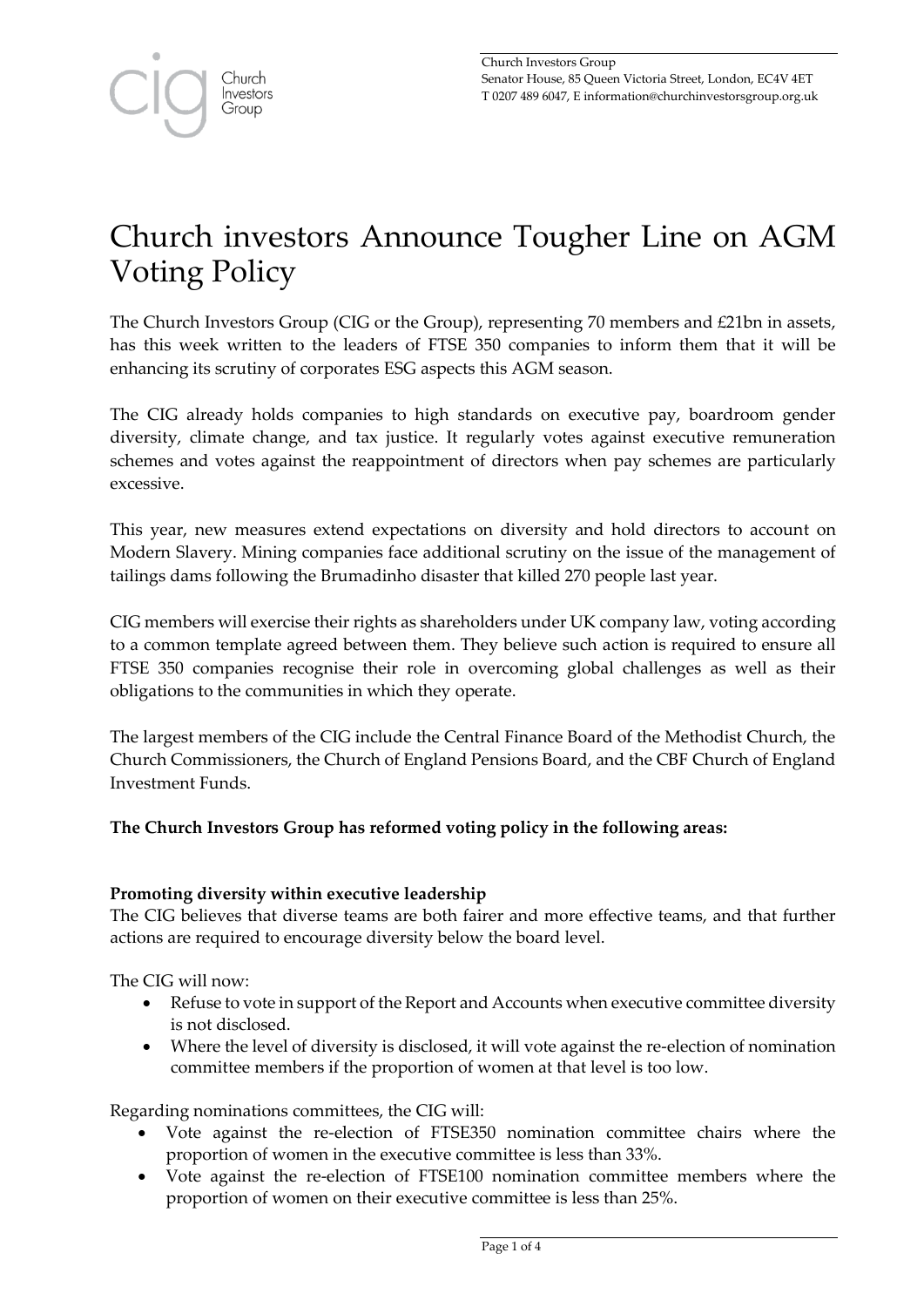# **Enhancing the reach of our scrutiny of board-level gender diversity**

The CIG votes against the reappointment of directors who are members of nomination committees which have not ensured their boards have a minimum level of boardroom gender diversity. The CIG looks to the Davies or Hampton Alexander reviews for guidance.

We are now also voting on boardroom diversity beyond UK listed companies. Outside the UK, companies that are constituents of the main indexes in Europe, USA, Australia, and New Zealand are expected to include two female directors. All other boards are expected to include at least one female board member.

## **Protecting the planet and improving climate change transparency**

Church investors have used their voting rights to raise concerns over climate change issues, both via shareholder resolutions and withholding support for director elections where companies have been identified as laggards in addressing climate change.

Now, the CIG will incorporate into its assessment:

- A review of director remuneration ensuring the company's policy is consistent with its stated approach to climate change.
- A review of auditors' reports to ensure they have not failed to identify and communicate to shareholders the risks associated with climate change.
- An analysis of any political lobbying or trade association memberships that run contrary to the company's stated position on climate change.

# **Modern Slavery and mining tailings dams**

This year brings two additional criteria. To complement its engagement on the issue, the CIG will not support Report and Accounts where a company's Modern Slavery statement is inadequate. It will use rankings by Know the Chain and the Business and Human Rights Resource Centre.

The CIG supports the Investor Mining and Tailings Safety Initiative, calling for better standards to prevent tailings dam disasters. It will vote against the Chairs where relevant companies have not responded to engagement on this issue.

### **Opposing excessive executive pay and the inequalities in our society**

The CIG will continue to take a hard line on excessive executive remuneration particularly in terms of pensions.

Now, CIG members will oppose reports or policy votes where executives receive demonstrably superior pension arrangements when compared to the wider workforce.

## The Revd Canon Edward Carter, Chair of the Church Investors Group, commenting on the 2020 voting template said:

"*Church investors have led the way in using their votes at company AGMs, including voting on the reappointment of directors. These new criteria are all about expecting companies to play a responsible role in society*. *In this respect, the addition of Modern Slavery as a voting issue is particularly welcome as it*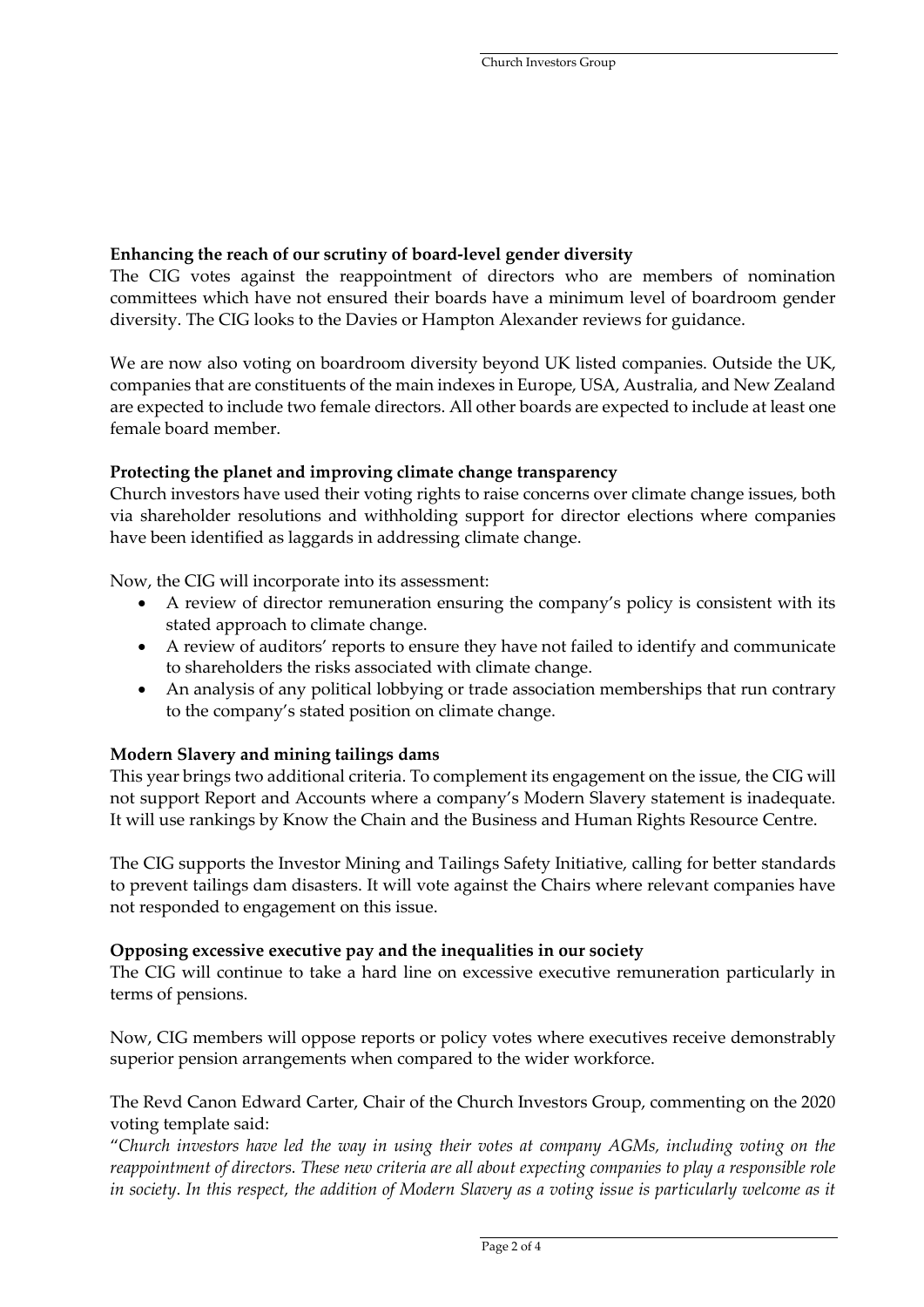*complements our plans for investor collaboration to encourage companies to take their responsibilities seriously.*"

## Stephen Beer, Chief Investment Officer of the Central Finance Board of the Methodist Church and Vice Chair of the Church Investors Group said:

"*By looking at gender diversity below board level, we want to encourage lasting change in the companies in our portfolios. Changes at board level still need to be made but we are looking for signs of deeper change."*

# Shelia Stefani, Corporate Governance Specialist at the Church of England said:

"*The further strengthening of our voting template supports the increasingly active role church investors are playing at company AGMs. Companies should expect investors to be raising issues and incorporating ethics environmental, social and governance issues into voting. Climate change is an area we are particularly concerned about and our support for managements will be driven by how they respond to this crisis.*"

# Adam Matthews, Director (Ethics and Engagement), of the Church of England Pensions Board and Co-Chair of the Mining & Tailings Safety Initiative said:

*"Companies that have not responded to the request for disclosure of the number of tailings dams, safety standards and processes they have in place present a systemic risk to both communities, the environment and to their investors. The loss of 270 lives last year has meant investors have intervened to ensure best practice becomes the minimum standard across the industry and not just within a few leading companies. We are announcing today that we will use our votes at company AGMs to reinforce our expectation of company disclosures to the Global Tailings database."*

### ENDS

### NOTES TO EDITORS

### **The Church Investors Group**

The CIG exists to promote ethical investment for the public benefit. Our objects are detailed fully in our Articles of Association. We work to achieve these in the following ways:

- By encouraging the formulation of investment policies based on Christian ethical principles and to assist each other in putting such policies into practice.
- Helps members actively develop and maintain investment policies that represent their faith and wider responsible investment practice. We publish in-depth research on issues that matter. Previous topics have included executive remuneration and climate change.
- By encouraging responsible business practices through engagement with company managements.
- Engages with business collectively with the goal of raising corporate standards. We have a track record of delivering change. Recent engagement activity is detailed in our news section and annual reviews.
- Sharing information and views on ethical matters related to investment.